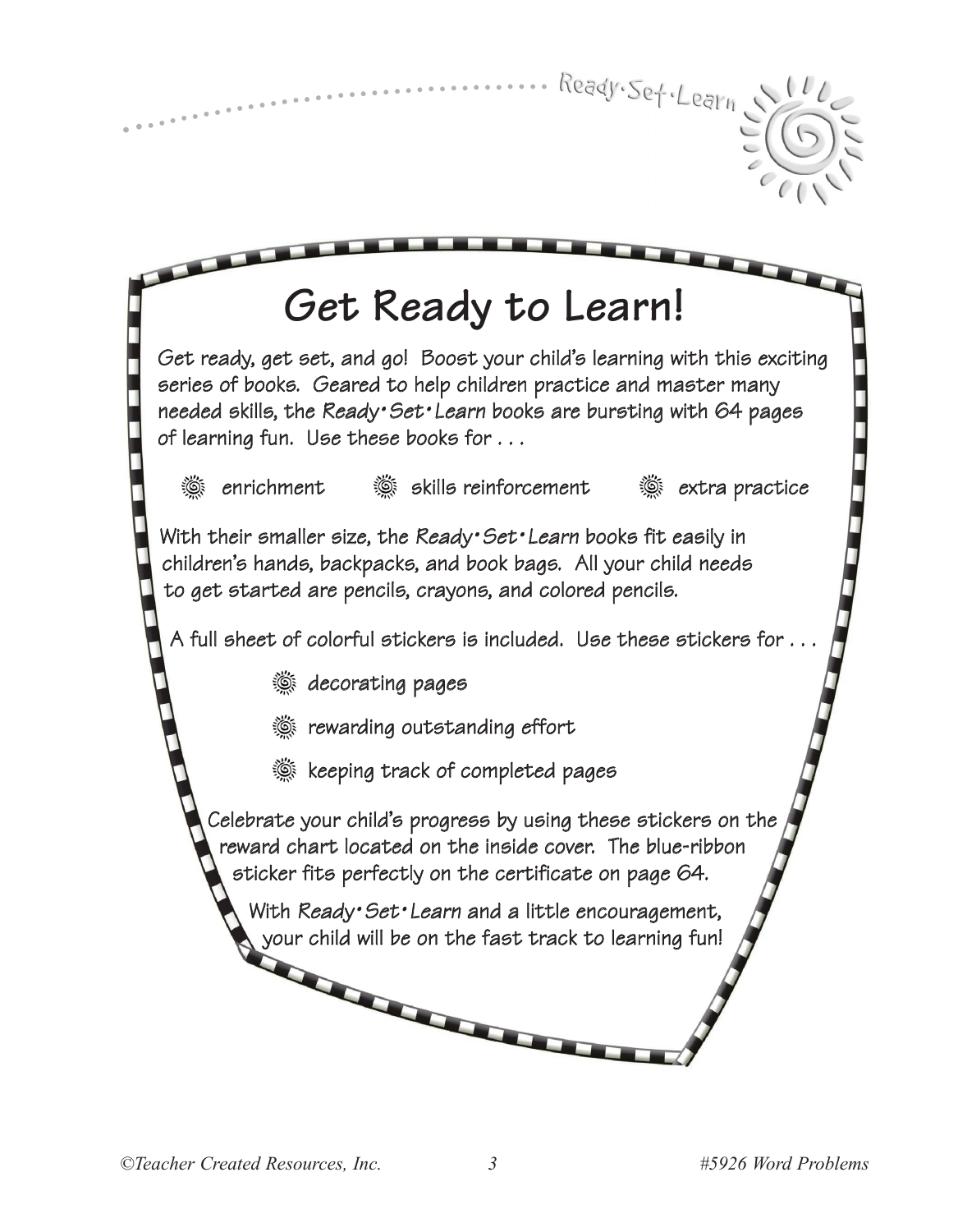| 1. Cassidy has 123 pennies. Her friend Todd has 112 pennies. How<br>many pennies do they have together?                                                                |
|------------------------------------------------------------------------------------------------------------------------------------------------------------------------|
| ______________ = ____________                                                                                                                                          |
| 2. Ken has 312 trading cards. On his birthday, his parents gave him<br>200 more. How many trading cards does Ken have now?                                             |
|                                                                                                                                                                        |
| 3. Last summer, Ruth and Ruby planted 112 flowers. This summer<br>their friends Pat and Ann helped them plant 100 more. How many<br>flowers did they plant altogether? |
| $+$ <u>_ _ _ _</u> = _ _ _ _ _ _ _ _                                                                                                                                   |
| 4. Bobby owns 134 toy cars. Bobby's friend Carl owns 234 toy cars.<br>How many toy cars do the two friends own altogether?                                             |
| + _______ = ____                                                                                                                                                       |
| 5. The local zoo is home to 97 reptiles and 154 mammals. How<br>many total animals live in the zoo?                                                                    |
|                                                                                                                                                                        |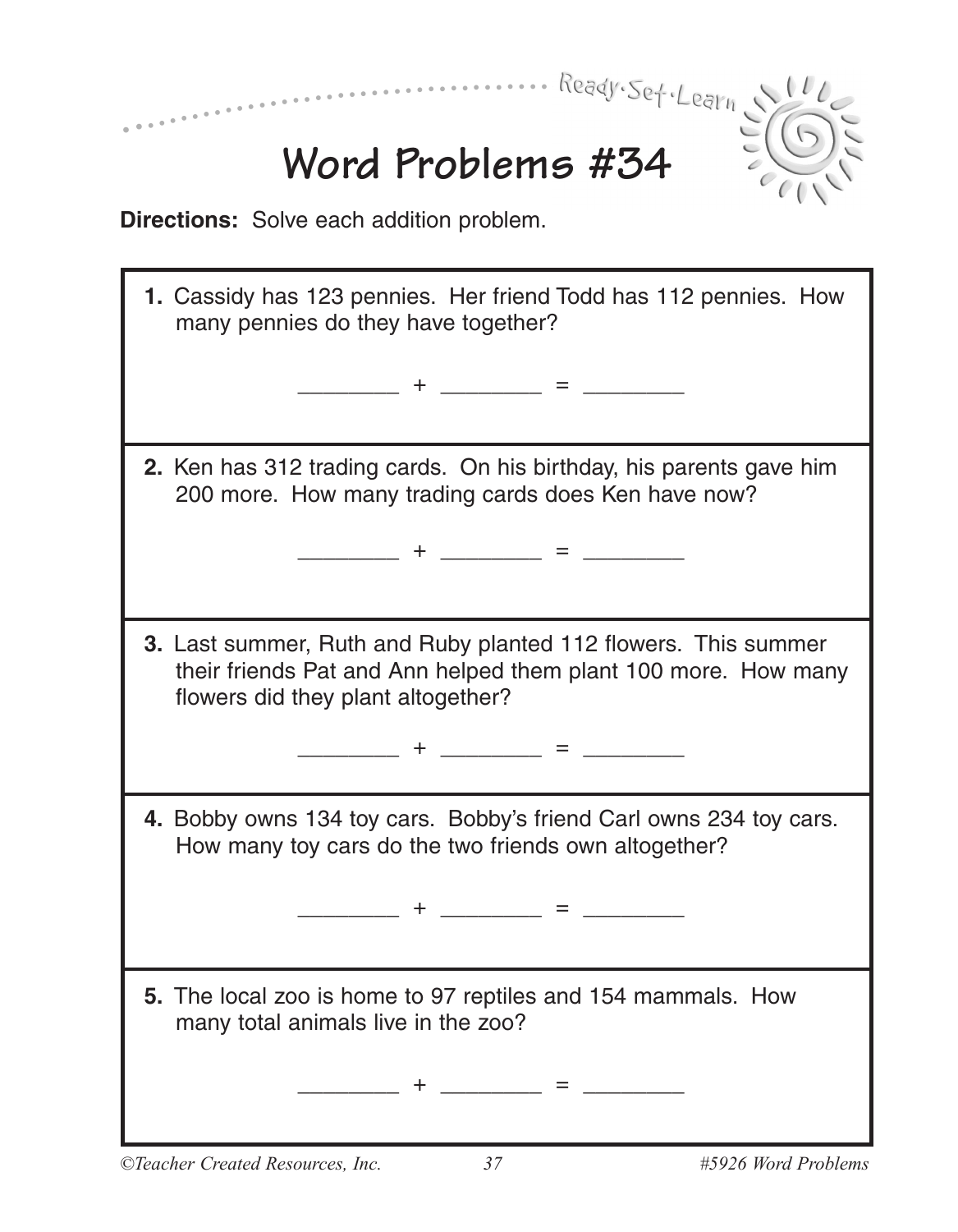

## **Word Problems #35**

**Directions:** For each problem, circle the letter next to the correct answer.

| 1. Robin bought two bags of oranges. Altogether she has 139<br>oranges. Her family ate 12 oranges. How do you write the<br>number of oranges she has left? |                             |  |  |
|------------------------------------------------------------------------------------------------------------------------------------------------------------|-----------------------------|--|--|
| A. one hundred thirty-nine                                                                                                                                 | B. one hundred twenty       |  |  |
| C. one hundred seven                                                                                                                                       | D. one hundred twenty-seven |  |  |
| 2. Sandra grilled 24 hamburgers for her family. There were 8<br>hamburgers left. How many hamburgers did Sandra's family eat?                              |                             |  |  |
| A. 24 hamburgers                                                                                                                                           | B. 8 hamburgers             |  |  |
| C. 16 hamburgers                                                                                                                                           | D. 32 hamburgers            |  |  |
| 3. There are 98 seats on an airplane but only 56 passengers. How<br>do you write the number of seats that are empty?                                       |                             |  |  |
|                                                                                                                                                            |                             |  |  |
| A. thirty-eight                                                                                                                                            | B. forty-two                |  |  |
| C. one hundred fifty-four                                                                                                                                  | D. one hundred forty-four   |  |  |
| 4. Mrs. Brown made 38 cupcakes. She gave 19 cupcakes to<br>students. What operation should you use to find how many<br>cupcakes were left?                 |                             |  |  |
| A. $38 + 19 =$                                                                                                                                             | B. $19 - 38 =$              |  |  |